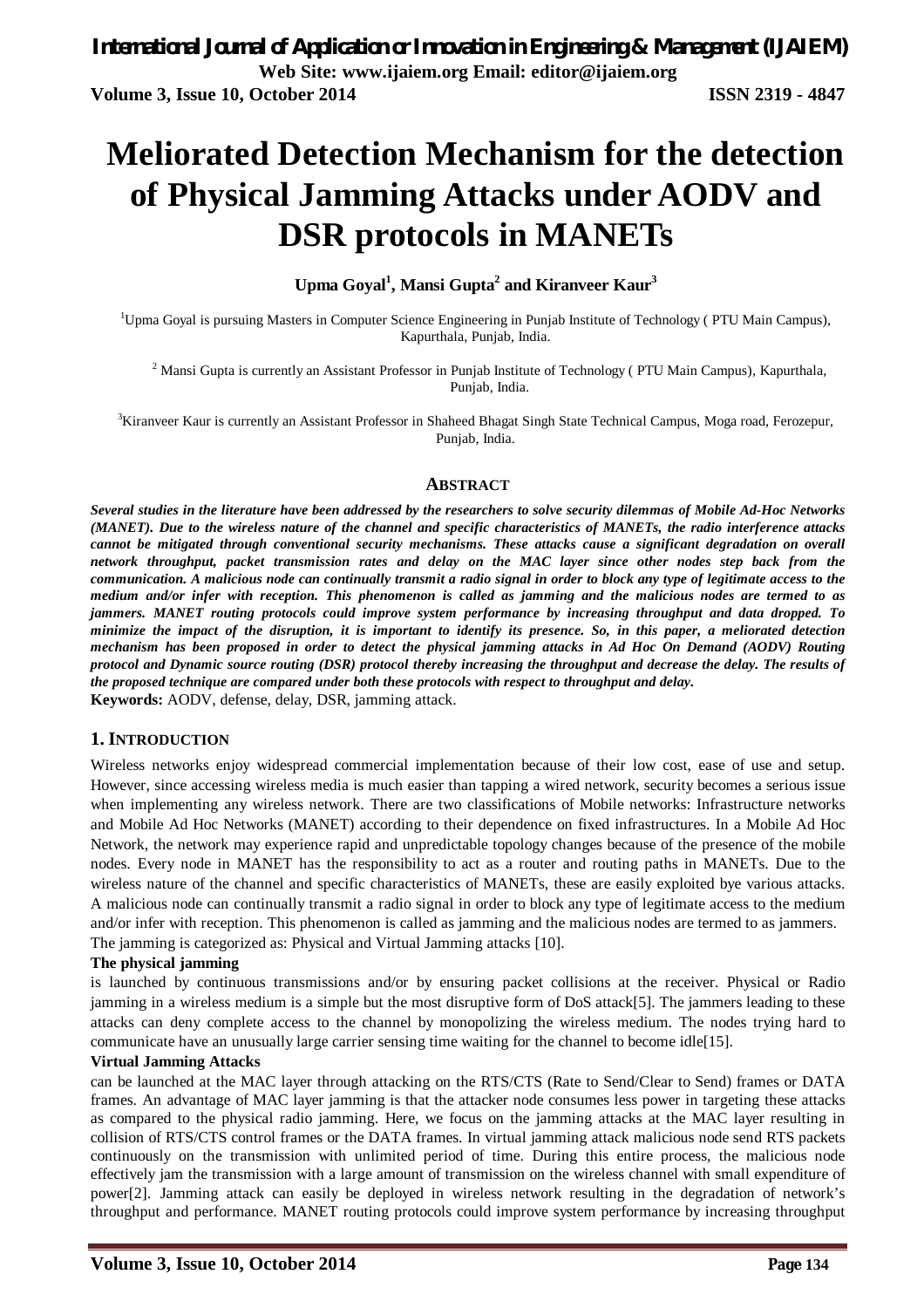and data dropped. Previous techniques exist, to prevent and mitigate the jamming attacks thereby improving the throughput and resulting in the increased overall performance, but they result in increased network delay. So, the objective of the paper is to propose an efficient approach with least possible delay and increased throughput for the detection of the physical jamming attack in AODV and DSR protocol. The metrics of performance with the proposed approach are Throughput and Delay.

#### **2.LITERATURE REVIEW**

Wenyuan Xu et al. (2005) gives a detailed description of the radio interference attacks and diagnosing the critical issue of the presence of the jamming attack. Four different jamming attack models were proposed that can be used by an adversary to disable the operation of a wireless network, and evaluated their effectiveness in terms of how each method affects the ability of a wireless node to send and receive packets to and from the destination. The author also discussed different measurements that serve as the basis for detecting a jamming attack, and explored different scenarios where each measurement is not enough to reliably classify the presence of a jamming attack. The author observed that signal strength and carrier sensing time are unable to conclusively detect the presence of a jammer. Further, the author observed that although by using packet delivery ratio he may differentiate between congested and jammed scenarios, he was unable to conclude whether poor link utility was due to jamming or the mobility of nodes. To address the need of detecting the presence of jammer, the author proposed two enhanced detection protocols that employ consistency checking. The first scheme employed signal strength measurements as a reactive consistency check for poor packet delivery ratios, while the second scheme employed location information to serve as the consistency check[1]. Mario Strasser et al. (2008) considers the problem of how can two devices that do not share any secrets establish a shared secret key over a wireless radio channel in the presence of a communication jammer. An inherent challenge in solving this problem was that known anti-jamming techniques (e.g., frequency hopping or direct-sequence spread spectrum) which should support device communication during the key establishment required that the devices shared a secret spreading key (or code) prior to the start of their communication. This requirement created a circular dependency between anti jamming spread-spectrum communication and key establishment. The author proposed an Uncoordinated Frequency Hopping (UFH) scheme that breaks the dependency and enables key establishment in the presence of a communication jammer. The author performed a detailed analysis of UFH scheme and showed its feasibility, both in terms of execution time and resource requirements[6]. Ali Hamieh et al. (2009) describes that the military tactical and other security sensitive operations are still the main applications of ad hoc networks. One main challenge in design of these networks is their vulnerability to Denial-of-Service (DoS) attacks. In this paper, the author considers a particular class of DoS attacks called Jamming. A new method of detection of such attack by the measurement of error distribution was proposed. To differentiate the jamming scenario from legitimate scenarios, the author measured the dependence among the periods of error and correct reception times. In order to measure this dependency, auhtor used the Correlation Coefficient which is a statistic measure of relation between two random variables[16]. Zhuo Lu Wenye Wang et al. (2011) aims at modeling and detecting jamming attacks against time-critical traffic. The author introduced a new metric, message invalidation ratio, to quantify the performance of time-critical applications. The author claims that the behavior of a jammer who attempts to disrupt the delivery of a time-critical message can be exactly mapped to the behavior of a gambler who tends to win a gambling game. The author showed via gambling-based modeling and real-time experiments that there exists a phase transition phenomenon for a time-critical application under jamming attacks. As the probability that a packet is jammed increases from 0 to 1, the message invalidation ratio first increases slightly (even negligibly), then increases dramatically to1. Based on analytical and experimental results, the author further designed and implemented the JADE (Jamming Attack Detection based on Estimation) system to achieve efficient and robust jamming detection for time-critical wireless networks[26]. Sisi Liu et al. (2012) addresses the problem of preventing control-channel DoS attacks manifested in the form of jamming. The author considered a sophisticated adversary who has knowledge of the protocol specifics and of the cryptographic quantities used to secure network operations. This type of adversary cannot be prevented by anti jamming techniques that rely spread spectrum. The author proposed a new security metrics to quantify the ability of the adversary to deny access to the control channel, and introduced a randomized distributed scheme that allows nodes to establish and maintain the control channel in the presence of the jammer. The proposed method is applicable to networks with static or dynamically allocated spectrum. Furthermore, two algorithms for unique identification of the set of compromised nodes were proposed, one for independently acting nodes and one for colluding nodes[19]. Dorus.R et al. (2013) proposes a mechanism for preventing jamming attacks on wireless networks, examine the detection efficiency of jamming attack and communication overhead of the wireless network using proactive and reactive protocols. RSA algorithm is used and analyzed for providing data packets integrity information during wireless transmission. Through simulation and performance analysis, the implemented prevention mechanism and the integrity preservation provides higher packet delivery ratio in proactive routing protocol (OLSR) than reactive routing protocol (AODV)[8][25]. Nadeem Sufyan et al. (2013) investigates a multi-modal scheme that models different jamming attacks by discovering the correlation between three parameters: packet delivery ratio, signal strength variation, and pulse width of the received signal. Based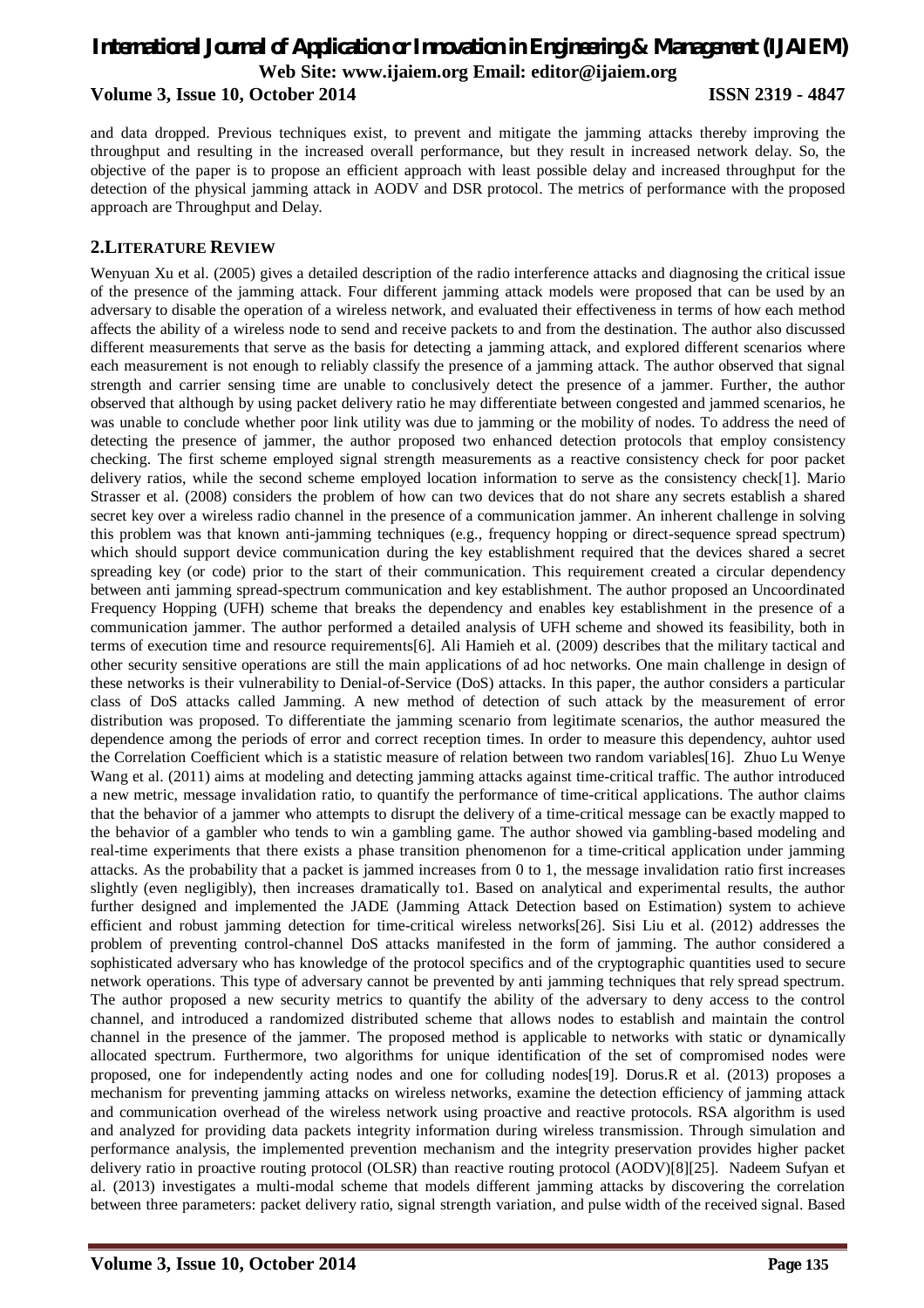on that, profiles were generated in normal scenarios during training sessions which were then compared with test sessions to detect and classify jamming attacks. The proposed model helps in clearly differentiating the jammed regions for various types of jamming attacks. In addition, it is equally effective for both the protocol-aware and protocolunaware jammers[3][24].

### **3.SYSTEM MODEL**

The paper consists of three simulation scenarios:

- 1.Simple scenario with 50 mobile nodes deployed randomly.
- 2.Attack scenario with two jammer nodes.
- 3.Scenario simulated with the proposed technique.
- **3.1 Description of the First Scenario**

This scenario consists of 50 mobile nodes deployed randomly in the area of 1000 x 1000 m. Nodes move in this area on the basis of random waypoint mobility model with a constant speed of 10 m/s. With the help of this algorithm, random trajectories of the mobile nodes have been set. The ad-hoc routing protocol is changed accordingly as per the requirements of the simulation study in order to analyze the results under a particular protocol i.e. AODV or DSR. Here, the start time is taken as 10 seconds and the stop time is set to the end of the simulation. The packet inter-arrival time and the packet size is set to 0.03 seconds (exponential) and 2000 (exponential).



**Figure1.** Scenario without attack.

The scenarios are simulated and analyzed on the basis of two parameters- Throughput and Delay.

- 1.Throughput- Represents the total number of bits (in bits/sec) forwarded from wireless LAN layers to the higher layers in all WLAN nodes of the network.
- 2.Delay- Represents the end to end delay of all the packets received by the wireless LAN Macs of all the WLAN nodes in the network and forwarded to the higher layers.

The simulation was performed for 300 seconds while the number of seeds used were 300 in order to provide 1 hour simulation performance.

| Table1: Parameters for the first Scenario. |  |  |  |
|--------------------------------------------|--|--|--|
|--------------------------------------------|--|--|--|

| <b>Parameters involved</b>         | <b>Value used</b>          |
|------------------------------------|----------------------------|
| No. Of mobile nodes                | 50                         |
| Area of the network                | $1000 \times 1000$         |
| Mobility speed of the mobile nodes | $10 \text{ (m/s)}$         |
| Trajectory of the mobile nodes     | <b>VECTOR</b>              |
| Ad-hoc routing protocol            | <b>AODV/DSR</b>            |
| Start time                         | 10 seconds                 |
| Stop time                          | End of the simulation      |
| Packet inter-arrival time          | 0.03 seconds (exponential) |
| Packet size                        | 2000 (exponential)         |
| Simulation time                    | 300 seconds                |
| No. of Seeds                       | 300                        |
| Simulation kernel                  | Optimized                  |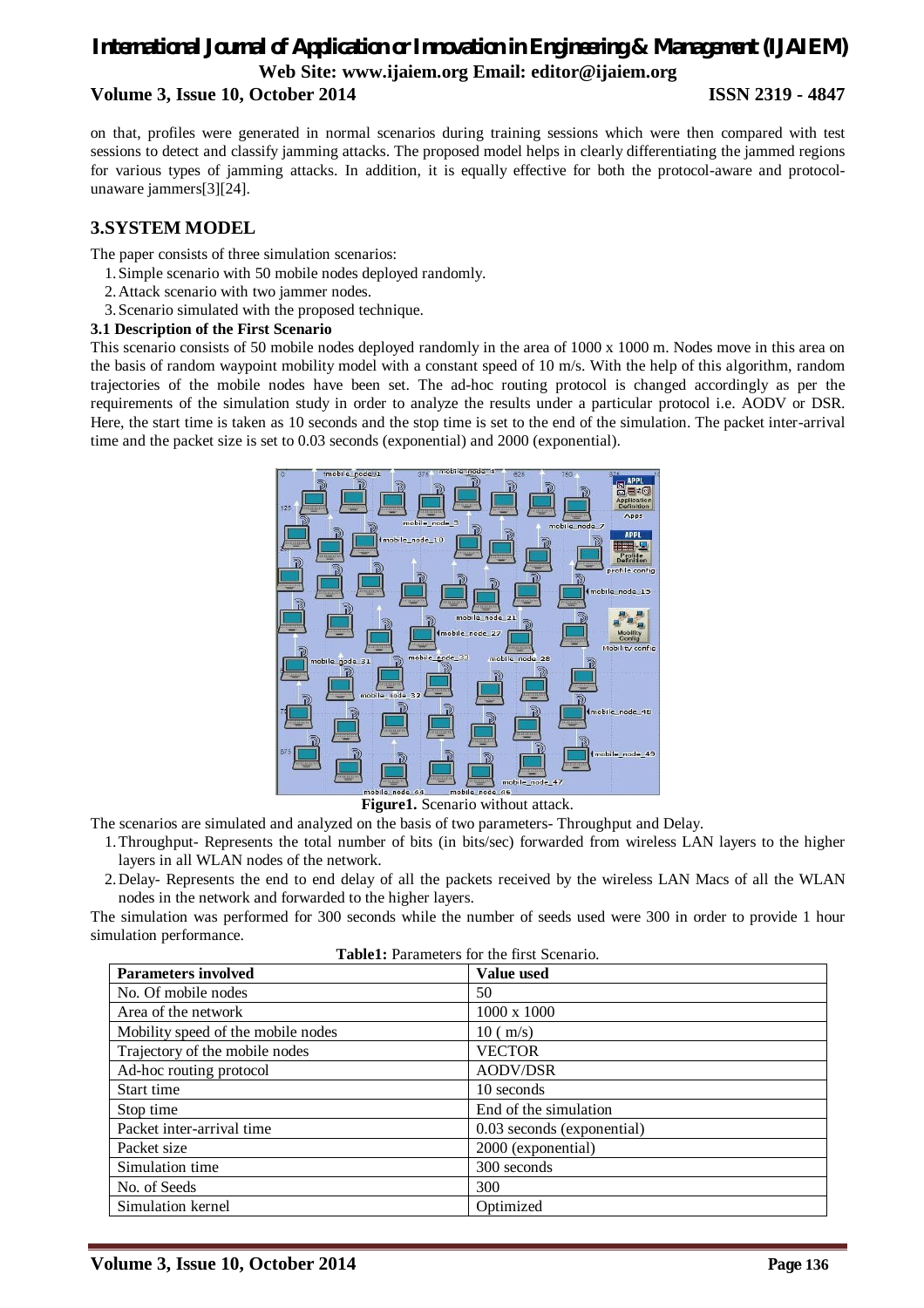#### **3.2 Description of the Attack Scenario**

Here, we have placed two jammer nodes in order to engage the physical jamming attack in the network. The physical jamming is launched by continuous transmissions and/or by ensuring packet collisions at the receiver. The jammers leading to these attacks can deny complete access to the channel by monopolizing the wireless medium. The nodes trying hard to communicate have an unusually large carrier sensing time waiting for the channel to become idle[5][15]. The jammer used here is mobile pulse jammer. Jammers also need to be configured according to the network's requirements.



**Figure2.** Attack Scenario.

Here, the trajectory of the jammer nodes is set to VECTOR. The jammer bandwidth is set to 100000 and the jammer base band frequency is taken as 2402. The pulse width is taken as 2.0. The start time and the stop time is set to 10 seconds and end of the simulation respectively.

| <b>Parameters involved</b> | <b>Value used</b>     |  |  |  |
|----------------------------|-----------------------|--|--|--|
| Model of the jammer node   | Mobile pulse jammer   |  |  |  |
| Trajectory                 | <b>VECTOR</b>         |  |  |  |
| Jammer bandwidth           | 100000                |  |  |  |
| Jammer base band frequency | 2402                  |  |  |  |
| Pulse width                | 2.0                   |  |  |  |
| Start time                 | 10 seconds            |  |  |  |
| Stop time                  | End of the simulation |  |  |  |

|  | <b>Table2:</b> Jammer characterstics. |
|--|---------------------------------------|
|  |                                       |

#### **3.3 Description of the Third Scenario**

In order to implement the proposed technique for the detection of the physical jamming attack, following detection technique is proposed.

#### **3.3.1 Proposed Technique**

In order to enhance the throughput of the entire network, the presence of the jammer node is very necessary to be stated. Various techniques were opted for the discovery, prevention and mitigation of the jamming attack. In order to enhance the throughput and decrease the delay as compare to the existing approaches, a meliorated detection mechanism is proposed in this dissertation, for the detection of the physical jamming attack.

- 1.In case, if packet size exceeded to a particular RTS threshold, that packet would have to wait for a particular RTS/CTS interval in order to completely forward that packet to its destination. So, the buffer size is taken as 102400000.
- 2.Also, high data rate of 54 mbps is taken which was previously 11 mbps during the simple and the attack scenario.
- 3.The value of the physical characteristics is set to Extended Rate PHY.
- 4.So, apart from performing the modifications in the data rate and buffer size for the prevention of penalties caused by the drawbacks of the existing techniques and in order to improvise the throughput, improved AODV parameters are also adopted. Here, the active route timeout is taken as 30 seconds.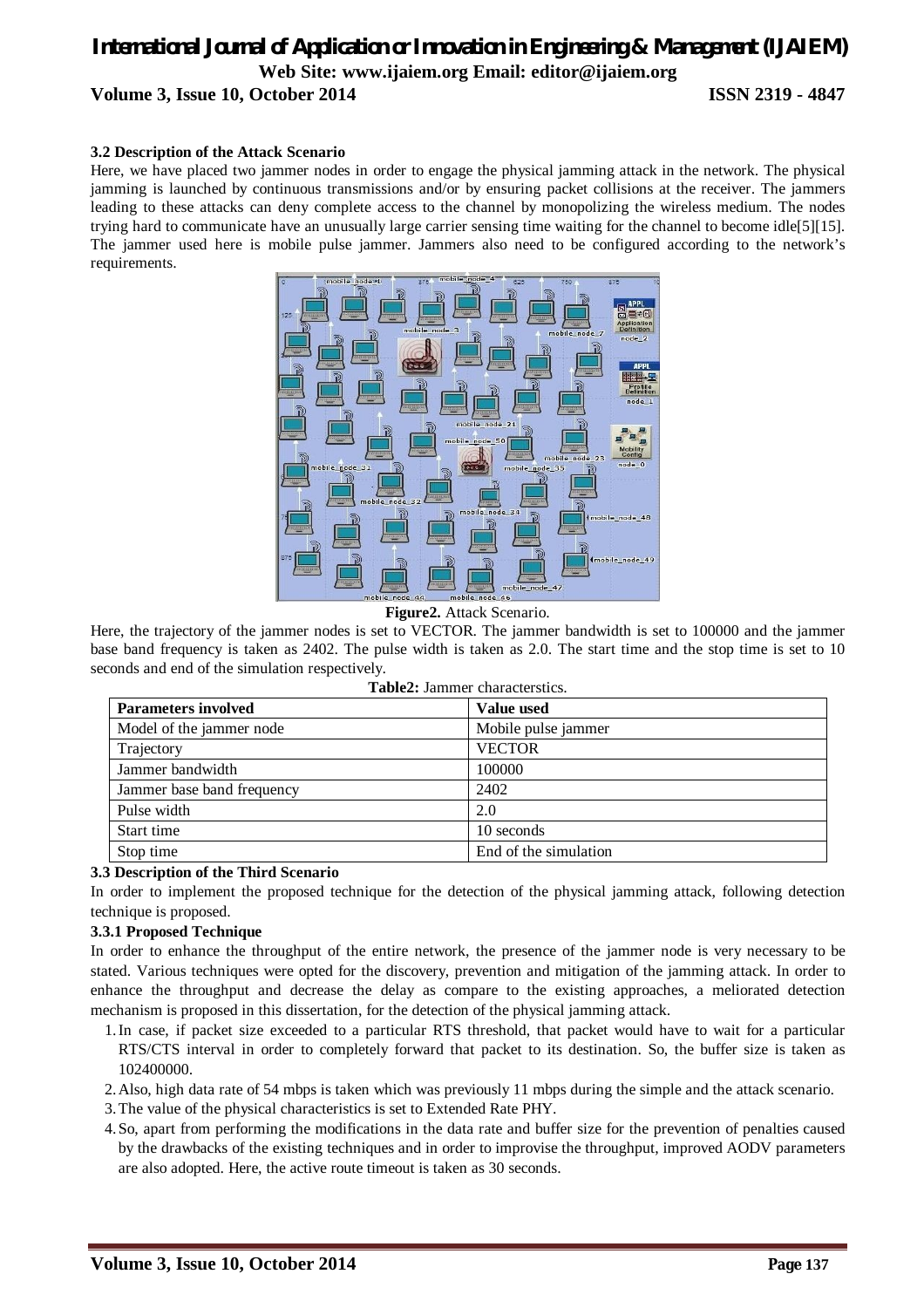# *International Journal of Application or Innovation in Engineering & Management (IJAIEM)*

**Web Site: www.ijaiem.org Email: editor@ijaiem.org Volume 3, Issue 10, October 2014 ISSN 2319 - 4847**



**Figure3**. Scenario with the proposed scheme.

#### **4. PERFORMANCE RESULTS**

#### **4.1 Analysis of jamming attack under DSR protocol:**

In the scenario with attack, the throughput decreased from the previous scenario. This clearly identifies the presence of the jamming attack The graphs analysis clearly verifies the discussion.





**Figure5.** Delay of the network under DSR protocol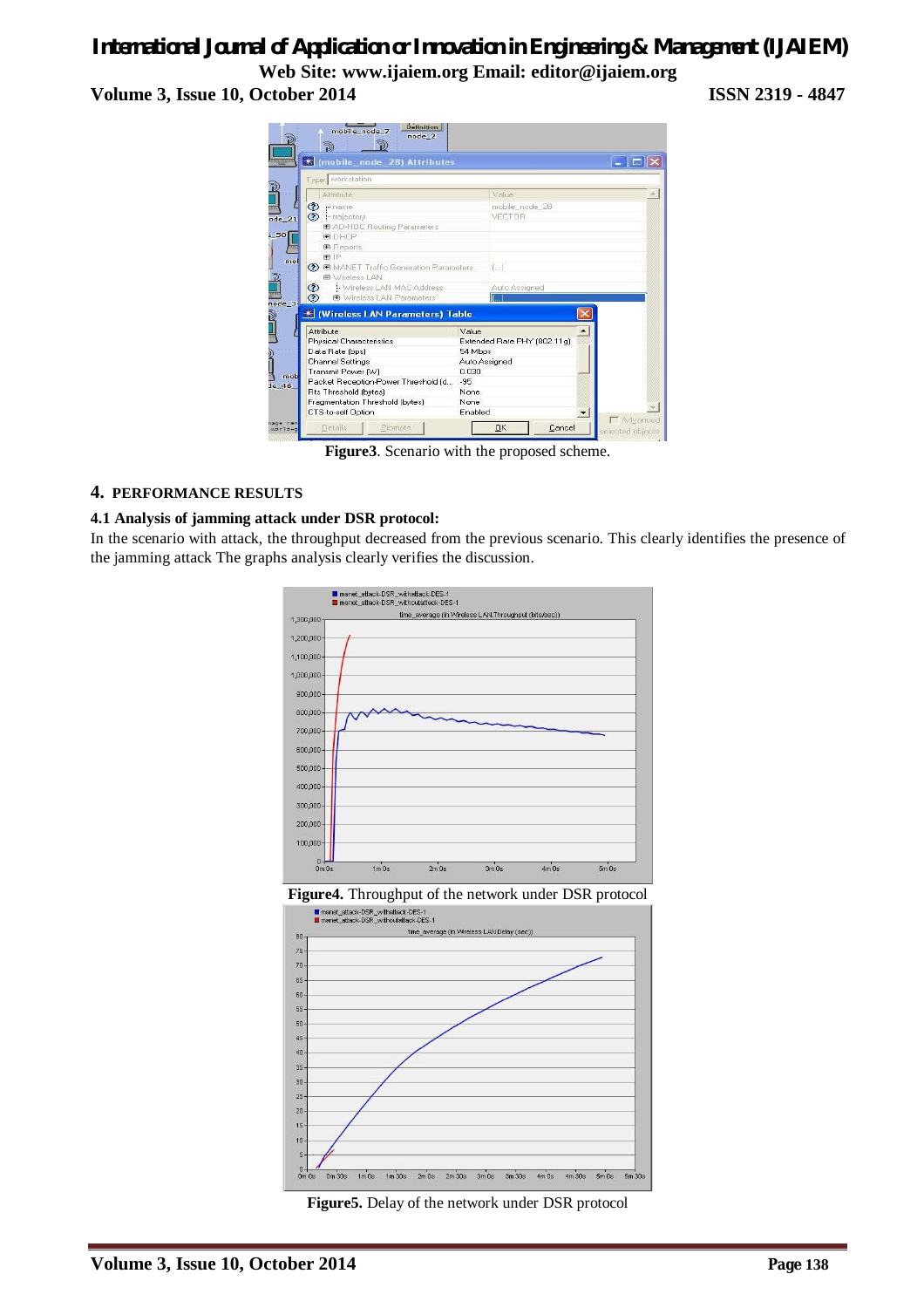#### **4.2 Analysis of jamming attack under DSR protocol when the proposed technique was applied:**

After the proposed technique was applied under DSR protocol attack scenario, the throughput of the network increased to a promising value and the delay was decreased, but not much. This analysis is clearly visible in the graphs.



**Figure6.** Throughput of proposed approach under DSR protocol



**Figure7.** Delay of proposed approach under DSR protocol

#### **4.3 Analysis of jamming attack under AODV protocol:**

When the attack nodes were engaged into the network of the mobile nodes under AODV protocol, the throughput of the network decreased, thereby depicting the presence of the physical jamming attack.



**Figure8.** Detection of physical jamming attack under AODV on the basis of throughput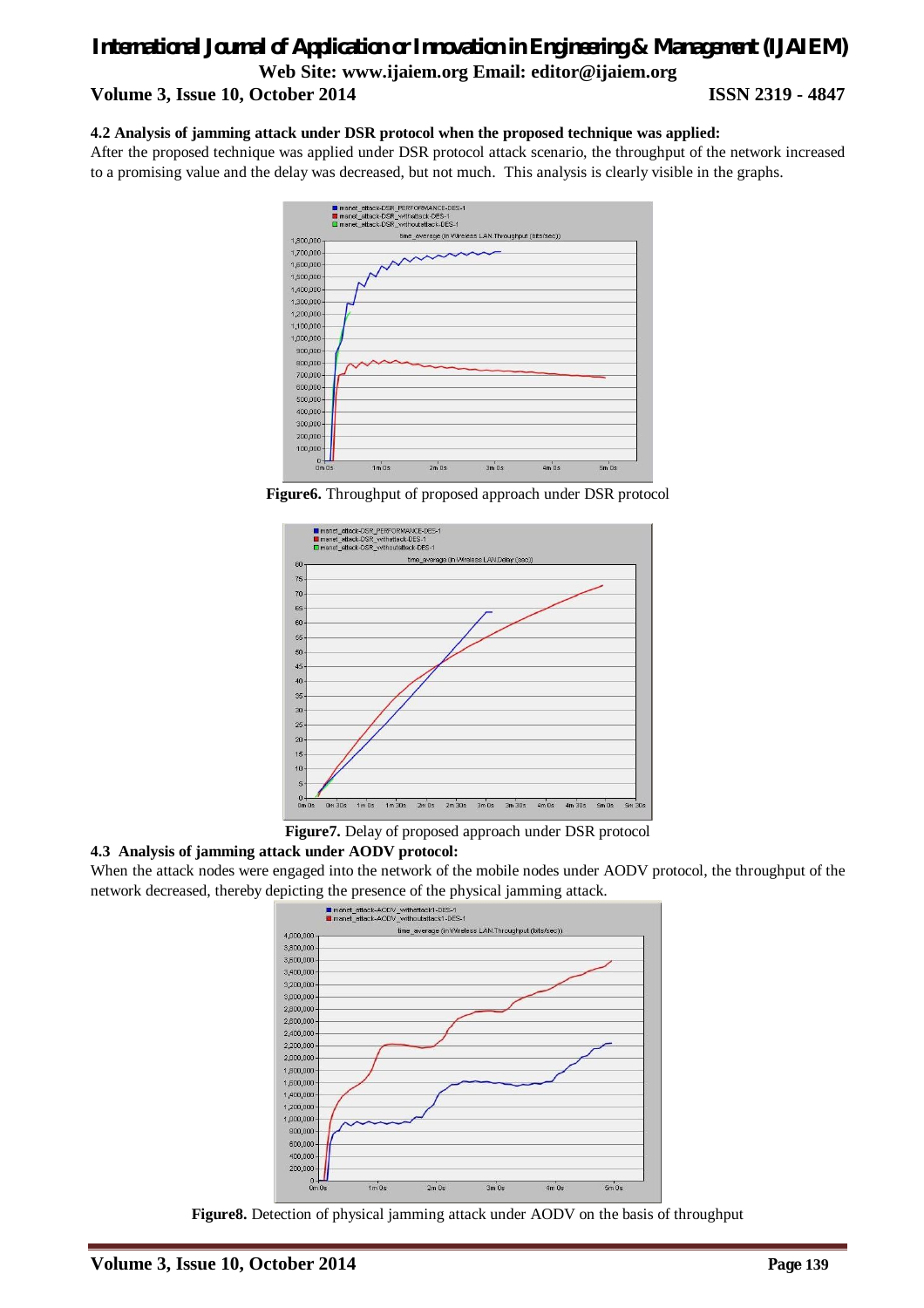Similarly, When the attack was found in the network, the delay of the network increased.



**Figure9.** Detection of physical jamming attack under AODV on the basis of delay

#### **4.4 Analysis of jamming attack under AODV protocol when the proposed technique was applied:**

When the proposed mechanism was applied to the network of the mobile nodes in which the attack was found, the throughput of the network first increased gradually and then reached to a promising level. On the other hand, the delay



**Figure10**. Throughput of the network under AODV with the proposed approach



**Figure11.** Delay of the network with the proposed approach under AODV protocol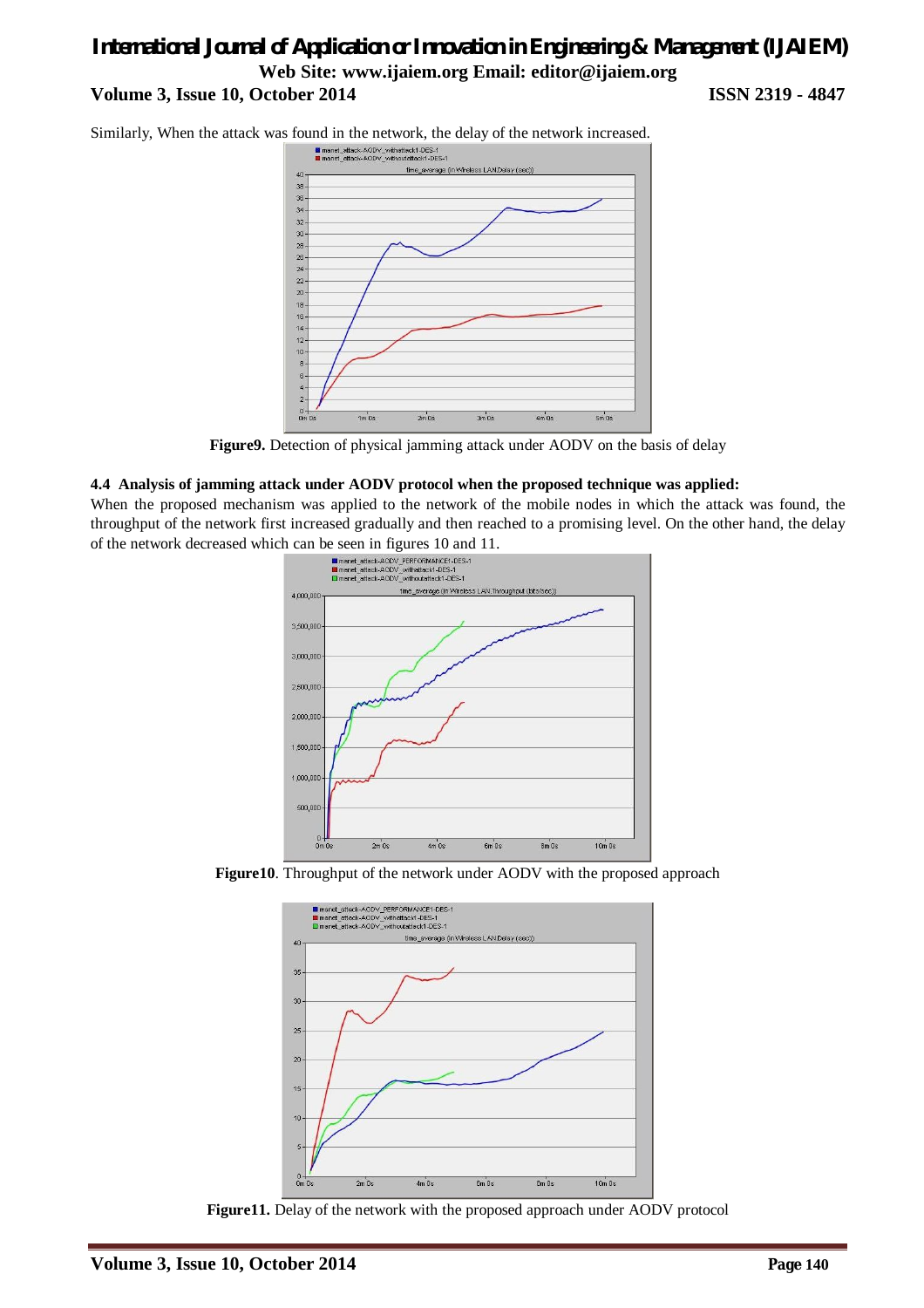#### **4.5 Comparison of the results obtained from the proposed technique under AODV and DSR protocol:**

The AODV and DSR protocols are compared in this section on the basis of throughput and delay in order to detect the physical jamming attack. Following graphs show that AODV protocol gives better results than DSR protocol under the simple, attack and proposed scheme scenarios on the basis of throughput and delay. Figure12 shows that AODV protocol performs better than DSR protocol in terms of throughput when no attack was engaged in the network.



**Figure12** Throughput of the network under AODV and DSR protocol Figure13. shows that DSR protocol has lesser delay, when no attack was engaged in the network.



**Figure13.** Delay of the network under AODV and DSR protocol

However, when the attack was engaged into the network, AODV protocol came out to be the best.



**Figure14.** Throughput of the network after attack under AODV and DSR protocol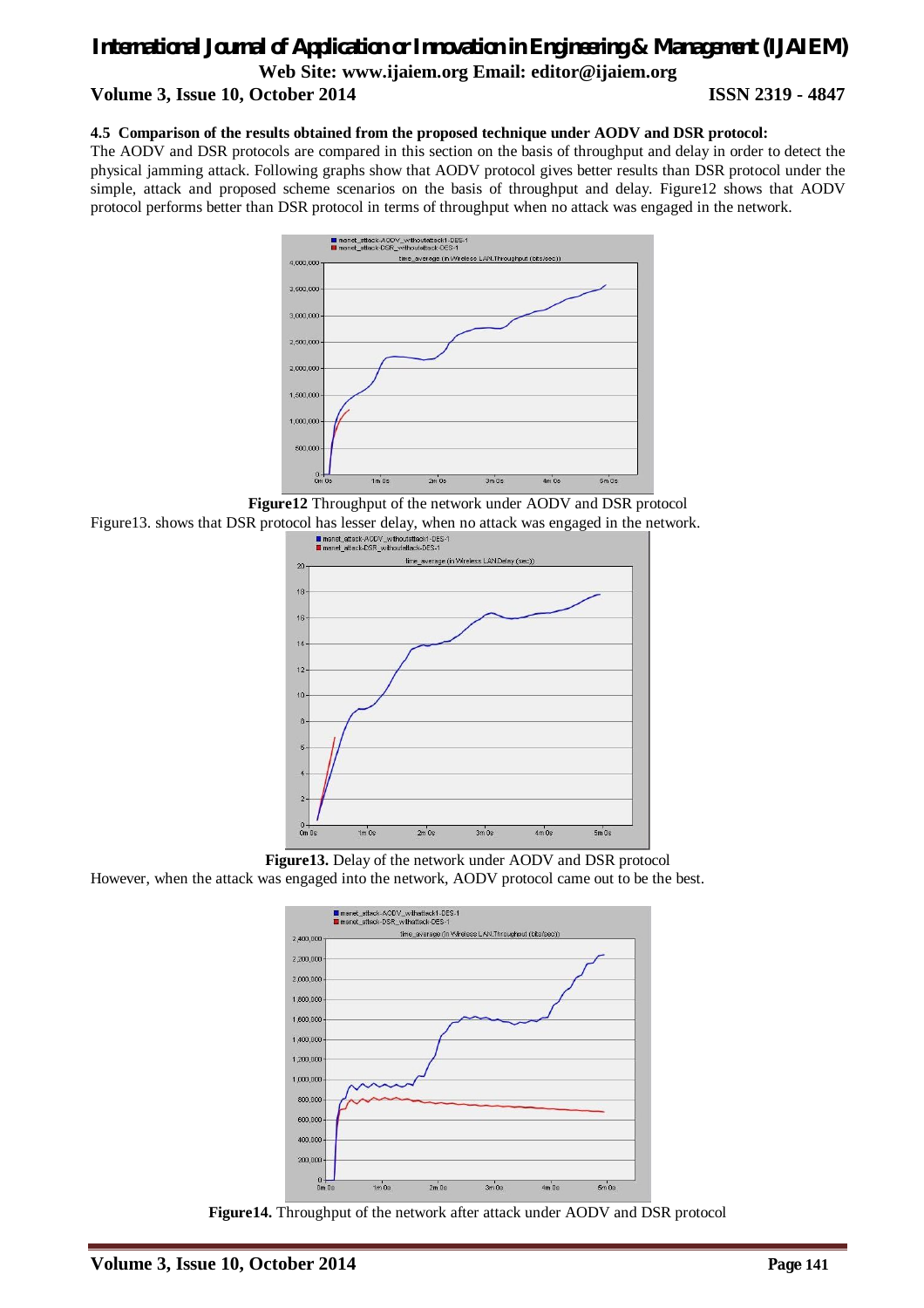# *International Journal of Application or Innovation in Engineering & Management (IJAIEM)* **Web Site: www.ijaiem.org Email: editor@ijaiem.org**

**Volume 3, Issue 10, October 2014 ISSN 2319 - 4847**



**Figure15**. Delay of the network after attack under AODV and DSR protocol

Now, when the proposed strategy was employed in the attack network, AODV protocol yielded better throughput with lesser delay than DSR protocol. The figures16 and 17 depict the same.



**Figure16.** Throughput of the proposed approach under AODV and DSR protocol



**Figure17.** Delay of the proposed approach under AODV and DSR protocol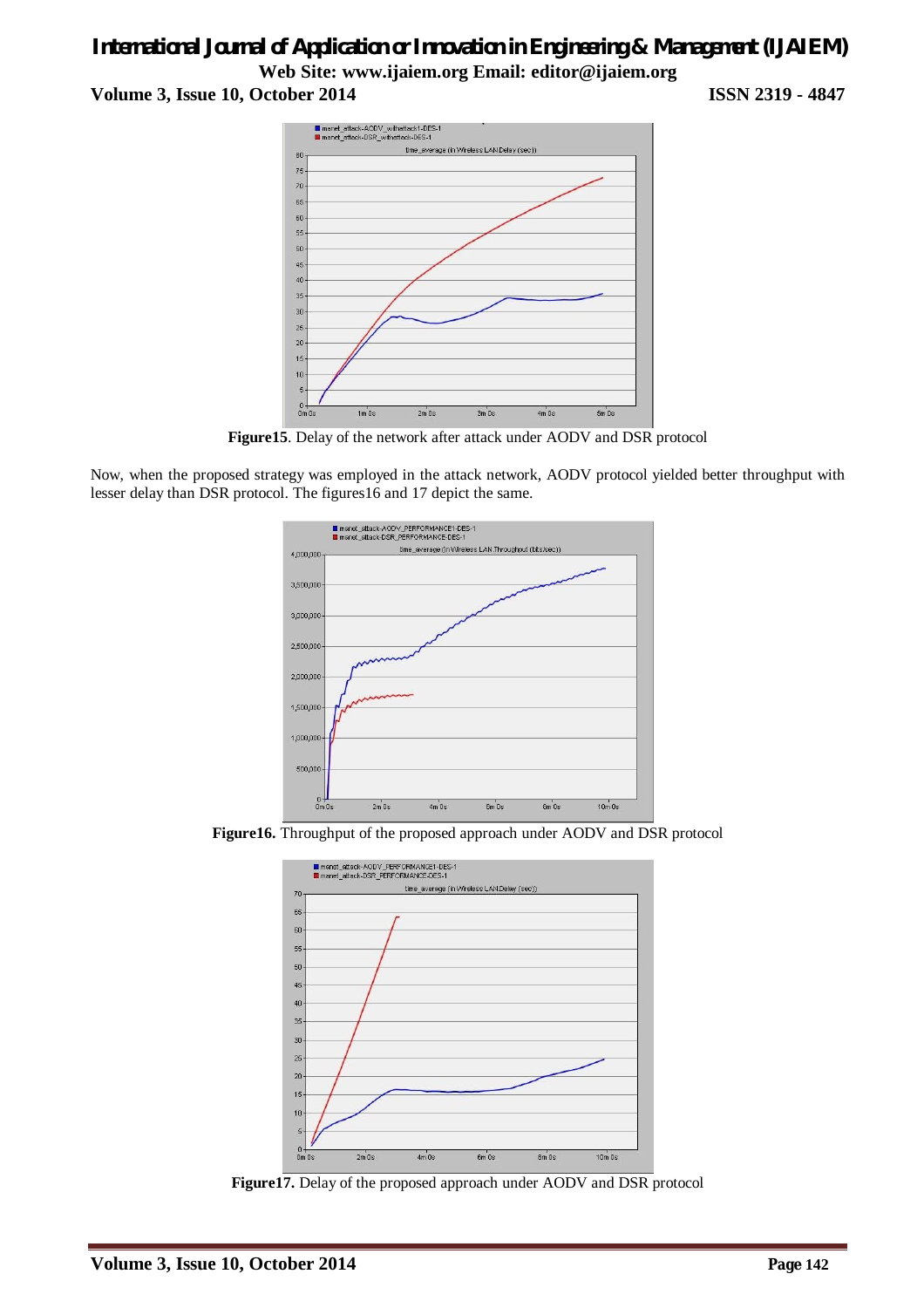#### **5.CONCLUSION**

A network-wide protection is required for the MANETs. So, in order to serve the purpose, jamming attack must be discovered. Various researchers tried to find the solution and did well in their efforts by providing us with several techniques. In order to improvise the throughput and decrease the delay, a Meliorated Detection mechanism is proposed which came out to be promising, both in terms of throughput and delay. In order to demonstrate this, the results of the proposed technique were analyzed and compared under AODV and DSR protocol in OPNET MODELER. AODV performed better. Future studies should consider the dynamic nature of the mobile networks in order to increase the throughput and decrease the delay under DSR protocol thereby providing network wide protection. Improved DSR parameters can be estimated in order to achieve the goal i.e. to decrease the network delay as much as possible.

### **References**

- [1] W. Xu, W. Trappe, Y. Zhang, T. Wood, "The feasibility of launching and detecting jamming attacks in wireless networks", in MobiHoc'05: Proceedings of the 6th ACM international symposium on Mobile ad hoc networking and computing, pp. 46–57, 2005.
- [2] D. Chen, J. Deng, and P. K. Varshney, "Protecting wireless networks against a denial of service attack based on virtual jamming", in MOBICOM -Proceedings of the Ninth Annual International Conference on Mobile Computing and Networking, ACM, 2003.
- [3] D. Thuente, M. Acharya, "Intelligent jamming in wireless networks with applications to 802.11b and other networks", in Proceedings of the 25th IEEE Communications Society Military Communications Conference (MILCOM), October 2006.
- [4] Chiang, J. T.; Hu, Y. C.; "Cross-layer jamming detection and mitigation in wireless broadcast networks", in Proc. 13th Annu. ACM MobiCom, Montréal, QC, Canada, pp. 346–349, 2007.
- [5] R. L. Pickholtz, D. L. Schilling, L. B. Milstein, "Theory of spread spectrum communications—A tutorial", in IEEE Trans. Commun., vol. COM-30, no. 5, pt. 2, pp. 855– 884, May 1982.
- [6] M. Strasser, S. Capkun, C. Pöpper, M. Cagalj, "Jamming-resistant key establishment using uncoordinated frequency hopping", in Proc. IEEE Symp. Security Privacy, Berkley, CA, pp. 64–78, May 2008.
- [7] W. Xu, W. Trappe, Y. Zhang, "Jamming Sensor Networks: Attacks and Defense Strategies", in IEEE Network, May/June 2006.
- [8] T. X. Brown, J. E. James, A. Sethi, "Jamming and Sensing of Encrypted Wireless Ad Hoc Networks", in MobiHoc06, Florence, Italy.
- [9] M. Li, I. Koutsopoulos, R. Pooverdan, "Optimal Jamming Attacks and Network Defenses Policies in Wireless Sensor Networks", in Proceedings of IEEE INFOCOM, 2007.
- [10] A. Sampath, H. Dai, H. Zheng, B. Y. Zhao, "Multichannel Jamming Attacks using Cognitive Radios", in IEEE ICCCN, 2007
- [11] K. Pelechrinis, I.Broustis, S.V. Krishnamurthy, C. Gkantsidis, "ARES: an Anti-jamming Reinforcement System for 802.11 Networks", in ACM CoNEXT, 2009.
- [12] W. Xu, W. Trappe, Y. Zhang, "Anti-jamming Timing Channels for Wireless Networks", in ACM WiSec, 2008.
- [13] I. Martinovic, P. Pichota, J. B. Schmitt, "Jamming for Good: A Fresh Approach to Authentic Communication in WSNs", in ACM WiSec, 2009.
- [14] A.; Mpitziopoulos, D. Gavalas, C. Konstantopoulos, G. Pantziou, "A Survey on Jamming Attacks and Countermeasures in WSNs", in IEEE Communications Surveys and Tutorials, Vol. 11, no. 4, 2009.
- [15] Michelle X. Gong, Scott F. Midkiff, Shiwen Mao "A Cross-layer Approach to Channel Assignment in Wireless Ad Hoc Networks", in Journal of Mobile Networks and Applications, Vol. 12, No. 1, pg 43-56, Feb. 2007.
- [16] Ali Hamieh, Jalel Ben-Othman, "Detection of Jamming Attacks in Wireless Ad Hoc Networks using Error Distribution", in IEEE International Conference on Communications, pp.1-9, 2009.
- [17] Kwangsung Ju, Kwangsue Chung, "Jamming Attack Detection and Rate Adaptation Scheme for IEEE 802.11 Multi-hop Tactical Networks", in International Journal of Security and Its Applications Vol. 6, No. 2, pp.149-154, April 2012.
- [18] Y. W. Law, M. Palaniswami, L. V. Hoesel, J. Doumen, P. Hartel, P. Havinga "Energy-efficient link-layer jamming attacks against WSN MAC protocols", in ACM Transactions on Sensor Networks, 5(1):1–38, 2009.
- [19] Sisi Liu, Loukas Lazos, Marwan Krunz, "Thwarting Control-Channel Jamming Attacks from Inside Jammers", in IEEE Transactions on mobile computing, vol. 11, pp. 1545–1558, September 2012.
- [20] Le Wang Wyglinski, M. Alexander "A combined approach for distinguishing different types of jamming attacks against wireless networks", in proc. In Communications, Computers and Signal Processing (PacRim), IEEE Pacific Rim Conference, pp. 809-814, 2011.